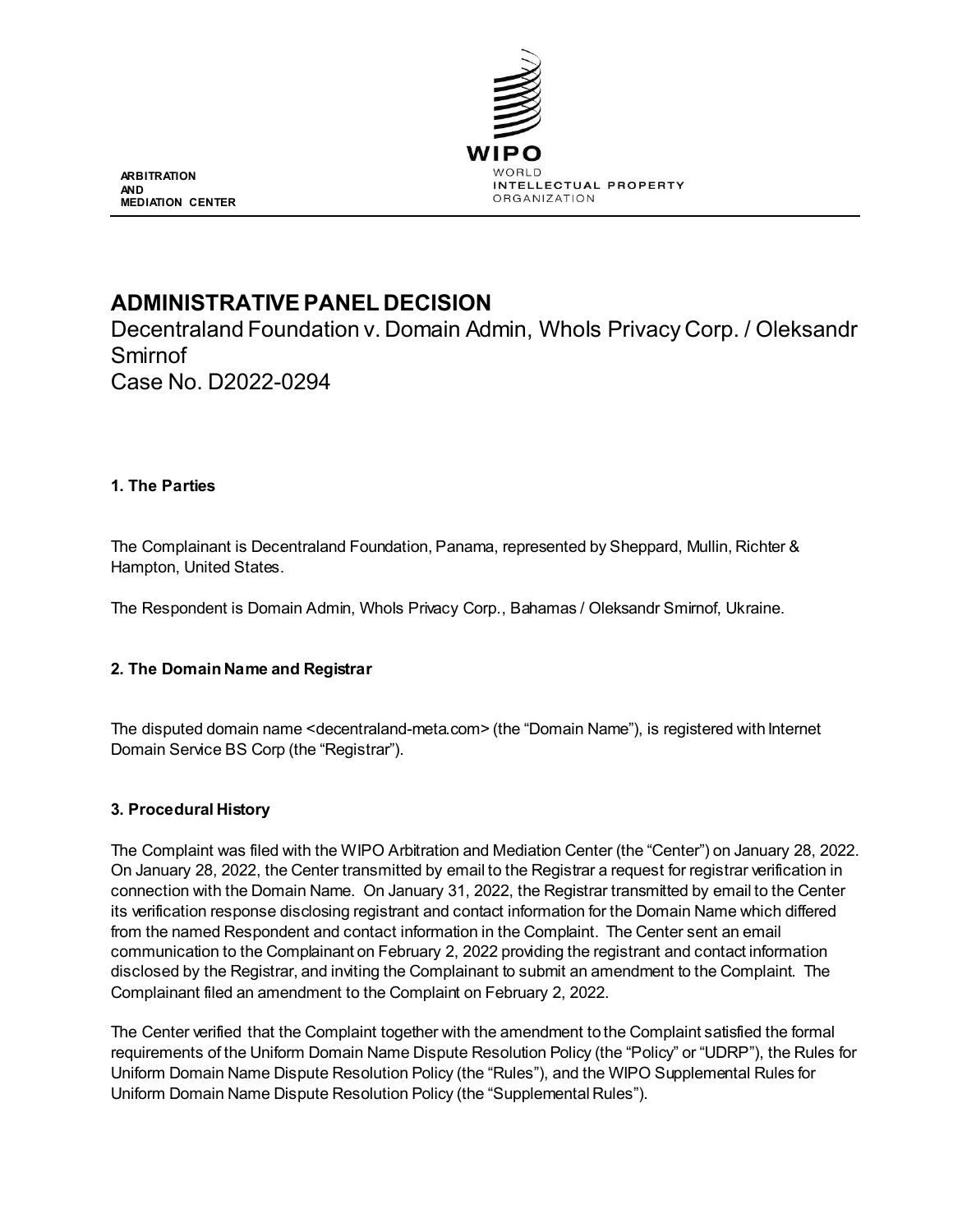In accordance with the Rules, paragraphs 2 and 4, the Center formally notified the Respondent of the Complaint, and the proceedings commenced on February 11, 2022. In accordance with the Rules, paragraph 5, the due date for Response was March 3, 2022. The Respondent did not submit any response. Accordingly, the Center notified the Respondent's default on March 4, 2022.

The Center appointed Tony Willoughby as the sole panelist in this matter on March 8, 2022. The Panel finds that it was properly constituted. The Panel has submitted the Statement of Acceptance and Declaration of Impartiality and Independence, as required by the Center to ensure compliance with the Rules, paragraph 7. The Respondent used a privacy service when registering the Domain Name. The Respondent's identity was disclosed by the Registrar in response to the Center's registrar verification request. The Center's invitation to the Complainant to amend the Complaint followed on from that disclosure. In response to that invitation the Complainant added the Respondent as an additional respondent to the Complaint. For the purposes of this decision the Panel treats the underlying registrant as the Respondent and all references herein to the "Respondent" are references to Oleksandr Smirnof.

Having read the case papers, the Panel realised that there was a fundamental defect in the Complainant's evidence as to its trade mark rights, prompting the Panel to issue a procedural order on March 29, 2022 giving the Complainant an opportunity to rectify the defect. The Complainant duly did so by way of its response to that order. The Respondent was given an opportunity to object to the filing of the further evidence, but did not do so. The matter is discussed further in section 6B below.

### **4. Factual Background**

The Complainant is a Panama Private Interest Foundation.

The Complainant operates "Decentraland", a service provided online at "www.decentraland.org". According to the Complainant "Decentraland" is "a decentralized 3D virtual reality platform powered by the Ethereum blockchain where users can create virtual structures such as casinos, art galleries, concert halls and theme parks, and charge other players to visit them".

The Complainant is the registered proprietor of United States Trade Mark Registration No.5,682,061 DECENTRALAND registered on February 19, 2019 with a first use date of January 2017 for various goods and services in classes 9, 38 and 41.

It is evident from the Complainant's evidence comprising screenshots of the website at "www.decentraland.org" and press commentary on the service provided at that website that a significant reputation and goodwill has been established in respect of the name "Decentraland".

The Domain Name was registered on December 13, 2021 and at the date of the Complaint was connected to a website closely resembling the website at "www.decentraland.org". The Panel's attempts to visit the Respondent's website have been met with an error message.

#### **5. Parties' Contentions**

# **A. Complainant**

The Complainant contends that the Domain Name is confusingly similar to its DECENTRALAND registered trade mark, a trade mark in respect of which it also has unregistered trade mark rights; that the Respondent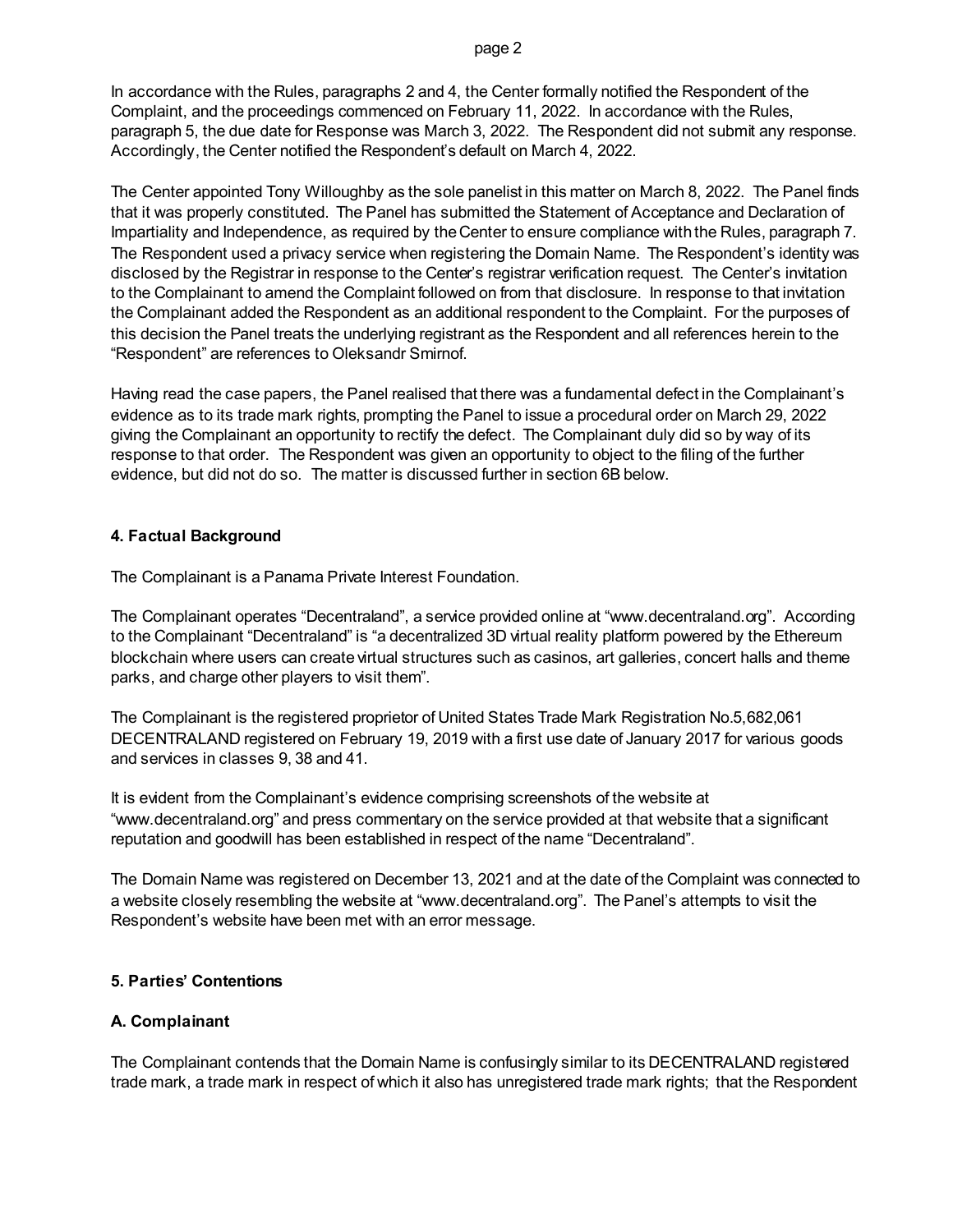page 3

has no rights or legitimate interests in respect of the Domain Name; and that the Domain Name has been registered and is being used in bad faith.

The Complainant points to the fact that the website connected to the Domain Name replicates to a substantial degree the Complainant's website at "www.decentraland.org" and contends that the Respondent registered the Domain Name with a view to impersonating the Complainant and defrauding visitors to the website.

#### **B. Respondent**

The Respondent did not reply to the Complainant's contentions.

### **6. Discussion and Findings**

### **A. General**

According to paragraph 4(a) of the Policy, for this Complaint to succeed in relation to the Domain Name, the Complainant must prove each of the following, namely that:

(i) the Domain Name is identical or confusingly similar to a trade mark or service mark in which the Complainant has rights; and

(ii) the Respondent has no rights or legitimate interests in respect of the Domain Name; and

(iii) the Domain Name has been registered and is being used in bad faith.

#### **B. Preliminary matter**

The Policy was launched in 1999 to address the unauthorized use of another's trade mark in a domain name. The key feature enabling a complainant under the Policy to get off first base under the Policy is to establish that it has relevant trade mark rights. The next step is to demonstrate that the disputed domain name is identical or confusingly similar to the complainant's trade mark, but first the complainant must prove the existence of trade mark rights.

The easiest way to prove the existence of such rights is to produce a trade mark registration certificate demonstrating registered trade mark rights. Here, the Complainant claimed registered trade mark rights and produced as Annex 7 to the Complaint an extract from the record of the United States Patent and Trademark Office in respect of United States Trademark Registration No.5,682,061 DECENTRALAND registered on February 19, 2019 for various goods and services in classes 9, 38 and 41.

Annex 7 shows that that trade mark registration is held in the name not of the Complainant, Decentraland Foundation, a Panama Private Interest Foundation, but of Metaverse Holdings Ltd, a Cayman Islands limited company with a PO Box address in Grand Cayman, Cayman Islands, Overseas Territory of the United Kingdom. There was nothing in the Complaint to explain the connection (if any) between the Complainant and the Cayman Islands company. The Panel might have been able to infer a connection if the Complainant's postal address was the same as that of the Cayman Islands company, but the only address provided for the Complainant in the Complaint is the United States address of the Complainant's representative, a law firm. Thus, at the outset there was no evidence before the Panel to establish that the Complainant had any relevant registered trade mark rights in respect of DECENTRALAND.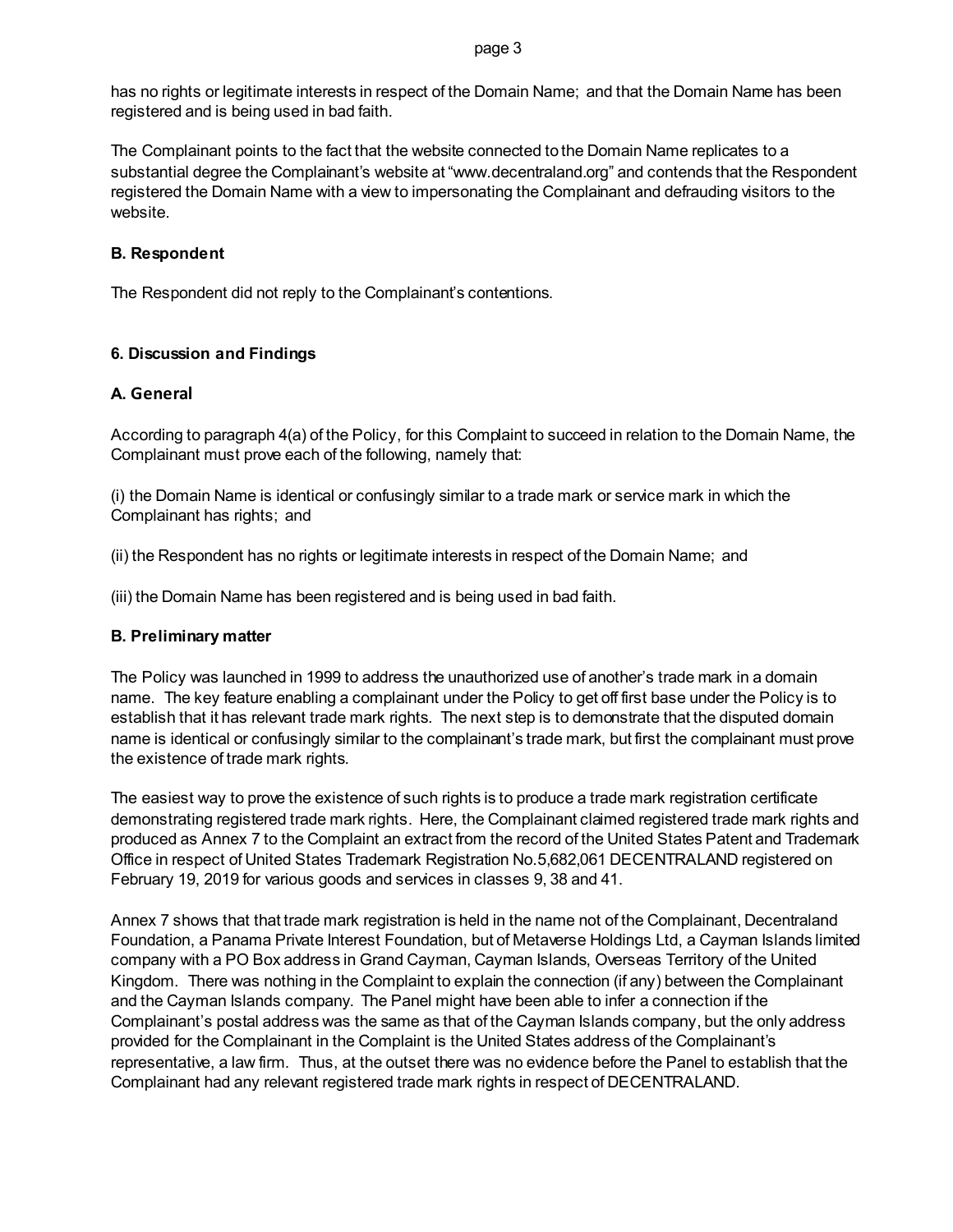A less straightforward, but equally acceptable, method of proving the existence of trade mark rights is to demonstrate the existence of unregistered or common law trade mark rights. This is done by demonstrating the existence of a reputation and goodwill in respect of the name in question. The reputation and goodwill claimed by the Complainant is that generated through the business conducted via the website at "www.decentraland.org". However, the screenshot evidence relating to that website annexed to the Complaint features no reference to the Complainant. The Panel visited the website and the only reference to a potential owner/operator of the site that the Panel could find was a copyright notice reading "© 2022 Decentraland", which begged the question as to who owned the trade mark rights to "Decentraland". The Complainant might have felt it appropriate to provide details of the registration of the domain name, <decentraland.org>, but elected not to do so. In an endeavour to find a link the Panel conducted a WhoIs search for <decentraland.org> at "www.internic.net". The result showed that the name of the registrant was "Redacted for Privacy" and held by an individual (not a business) with a mailing address in Iceland. There was nothing there to link that domain name with the Complainant.

With nothing to link the Complainant to any of the potential holders of trade mark rights in respect of the name "Decentraland", the Complaint might have been expected to fail *in limine*, given that by virtue of paragraph 15(a) of the Rules "A Panel shall decide a complaint on the basis of the statements and documents submitted and in accordance with the Policy, these Rules and any rules and principles of law that it deems applicable." True, the Complaint featured an assertion (i.e. a 'statement') that the Complainant owned the claimed trade mark rights in respect of "Decentraland" and a certification at the end of the Complaint that "the information contained in this Complaint is to the best of the Complainant's knowledge complete and accurate", but the latter was so manifestly not borne out by the annexes to the Complaint that the assertion/statement could not sensibly be relied upon.

Nonetheless, panels strive to see that justice is done and the evidence as to the use of the Domain Name was so obviously an attempt to impersonate the operator of the website at "www.decentraland.org" that the Panel felt it right to give the Complainant the opportunity via Procedural Order to rectify the omission.

In its response to the Procedural Order, the Complainant produced evidence of an assignment to the Complainant of United States Trademark Registration No. 5,682,061 DECENTRALAND referred to above. It also mentioned that if the Panel had visited the Complainant's website at "www.decentraland.org" and clicked on the "Terms" link at the bottom of the home page (a link not visible on the annexes to the Complaint), the Panel would have found a relevant reference to the Complainant. It is a high risk approach to rely upon panels going beyond the case file to search websites to that extent. The only safe course is to include the evidence in the Complaint. In further response to the procedural order the Complainant has also produced evidence to show that the domain name, <decentraland.org>, is registered in the name of the Complainant.

Thus, the response to the Procedural Order has corrected the evidential defect. The Panel is now satisfied that the Complainant has the relevant trade mark rights; moreover, the Respondent has not objected to the Complainant's further filing.

For completeness it should be mentioned that recently another panel has issued a decision in favour of the Complainant finding that the Complainant has the necessary trade mark rights in respect of "Decentraland". The Panel can only assume that the evidence in that case did not feature the defect to which the Panel has drawn attention.

# **C. Identical or Confusingly Similar**

The Domain Name comprises the Complainant's trade mark, DECENTRALAND, followed by a hyphen, the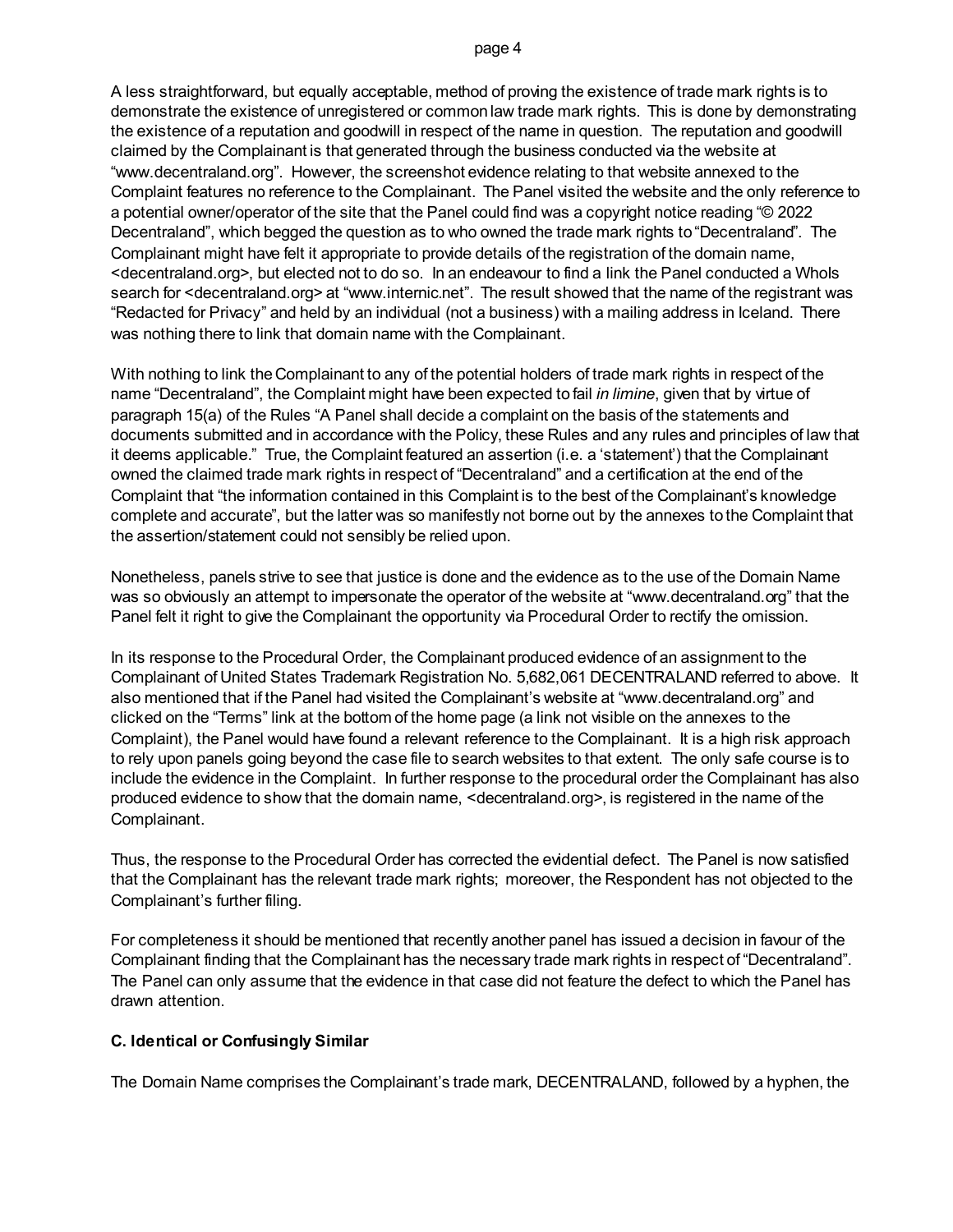#### page 5

word "meta" and the ".com" generic Top-Level Domain.

Section 1.7 of the WIPO Overview of WIPO Panel Views on Selected UDRP Questions, Third Edition explains the test for identity or confusing similarity under the first element of the Policy and includes the following passage:

"While each case is judged on its own merits, in cases where a domain name incorporates the entirety of a trademark, or where at least a dominant feature of the relevant mark is recognizable in the domain name, the domain name will normally be considered confusingly similar to that mark for purposes of UDRP standing."

Here, the Complainant's trade mark is readily recognizable in the Domain Name, rendering the Domain Name confusingly similar to the trade mark for the purposes of paragraph 4(a)(i) of the Policy.

# **D. Rights or Legitimate Interests**

The Complainant states that it has no connection of any kind with the Respondent and that the Respondent's use of the Complainant's DECENTRALAND trade mark in the Domain Name is unauthorised. The Respondent contends that the Respondent's use of the Domain Name is not a *bona fide* offering of goods and services within the meaning of paragraph 4(c)(i) of the Policy, but is instead a bad faith use intended to deceive visitors to the Respondent's website to believe that the website is a website of or authorised by the Complainant and with a view to inducing those visitors to part with personal information and money.

As mentioned in section 4 above the Complainant's evidence amply supports the contention that the website connected to the Domain Name is intended to replicate the "look and feel" of the Complainant's website and to defraud visitors. The website appears to offer identical services to those provided through the Complainant's website including a facility enabling visitors to the Respondent's website to submit personal information including contact and payment details. The Panel is satisfied that the Complainant's contention is well-founded.

On no basis could such a use of the Domain Name give rise to rights or legitimate interests in respect of the Domain Name in the hands of the Respondent. The Respondent has not sought to contend otherwise. The Panel finds that the Respondent has no rights or legitimate interests in respect of the Domain Name.

# **E. Registered and Used in Bad Faith**

Paragraph 4(b) of the Policy sets out a non-exhaustive list of circumstances, which if found by the Panel to be present, shall be evidence of the registration and use of a domain name in bad faith. The Complainant relies *inter alia* upon sub-paragraph (iv), which provides: "by using the domain name, you have intentionally attempted to attract, for commercial gain, Internet users to your web site or other on-line location, by creating a likelihood of confusion with the complainant's mark as to the source, sponsorship, affiliation, or endorsement of your web site or location or of a product or service on your web site or location."

As can be seen from section D above, the Panel has found that in registering and using the Domain Name as it has, the Respondent has impersonated the Complainant. It was clearly intentional. The Panel finds that the Domain Name has been registered and is being used in bad faith within the meaning of paragraph 4(b)(iv) of the Policy.